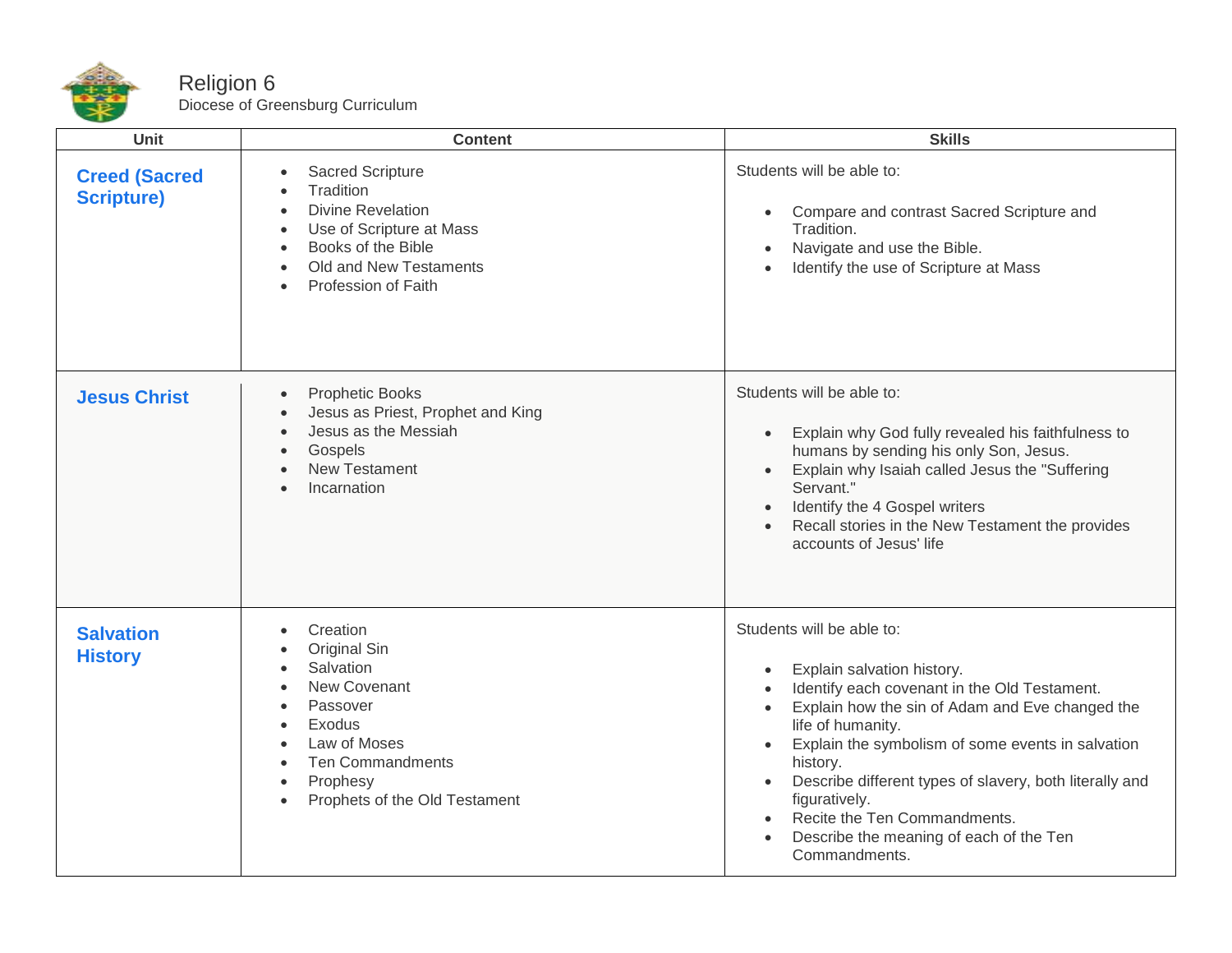| <b>Unit</b>                               | <b>Content</b>                                                                                                                                                                                                                                                                                                                                                                                                                                                                                                                                            | <b>Skills</b>                                                                                                                                                                                                                                                                                                                                                                                                                                                                                                                       |
|-------------------------------------------|-----------------------------------------------------------------------------------------------------------------------------------------------------------------------------------------------------------------------------------------------------------------------------------------------------------------------------------------------------------------------------------------------------------------------------------------------------------------------------------------------------------------------------------------------------------|-------------------------------------------------------------------------------------------------------------------------------------------------------------------------------------------------------------------------------------------------------------------------------------------------------------------------------------------------------------------------------------------------------------------------------------------------------------------------------------------------------------------------------------|
|                                           |                                                                                                                                                                                                                                                                                                                                                                                                                                                                                                                                                           | Describe the first Passover and compare it with Jesus<br>and the Eucharist.<br>Explain how each name of Jesus reflects the<br>fulfillment of the Law of Moses.<br>Explain God did not give up on his people.                                                                                                                                                                                                                                                                                                                        |
| <b>Church</b>                             | Jesus laid the foundation for the Church through his life<br>$\bullet$<br>and teachings. He sent the Holy Spirit to help the Church<br>fulfill its mission.<br>The Marks of the Church - one, holy, catholic, and<br>$\bullet$<br>apostolic.<br>The Church is a community, united in faith, working<br>$\bullet$<br>together to share the Gospel.<br>The Gospels are interpreted by the Church through<br>Tradition. This Tradition is found in the Fathers of the<br>Church.<br>Precepts of the Church<br>The church is a visible sign of God's Presence | The students will be able to:<br>Understand that the Church today is rooted in the Old<br>$\bullet$<br>Testament.<br>Recognize the pope as the leader of the Catholic<br>$\bullet$<br>Church throughout the world.<br>Identify some of the significant Fathers of the Church<br>$\bullet$<br>and the impact of their teachings.<br>Identify the Four Marks of the Church<br>$\bullet$<br>Identify and recite the Precepts of the Church<br>$\bullet$<br>Identify how the Church is a visible sign of God's<br>$\bullet$<br>Presence |
| <b>Sacraments</b>                         | • The Sacraments of Initiation: Baptism, Eucharist, and<br>Confirmation with emphasis on the meaning and significance.<br>• The Sacraments at the Service of Communion: Holy Orders and<br>Matrimony with emphasis on the meaning and significance.<br>•The Sacraments of Healing: Anointing of the Sick and<br>Reconciliation with emphasis on the meaning and significance.                                                                                                                                                                             | The students will be able to:<br>Emphasize and describe the meaning and<br>$\bullet$<br>significance of the Sacrament<br>Discuss connections between the Sacraments and<br>real life experiences<br>Identify the Sacraments of: Initiation, Service of<br>Communion, Healing<br>Identify the words and actions of each Sacrament                                                                                                                                                                                                    |
| <b>Catholic Social</b><br><b>Teaching</b> | Life and Dignity of the Human Person<br>$\bullet$<br>Care for God's Creation                                                                                                                                                                                                                                                                                                                                                                                                                                                                              | The students will be able to:                                                                                                                                                                                                                                                                                                                                                                                                                                                                                                       |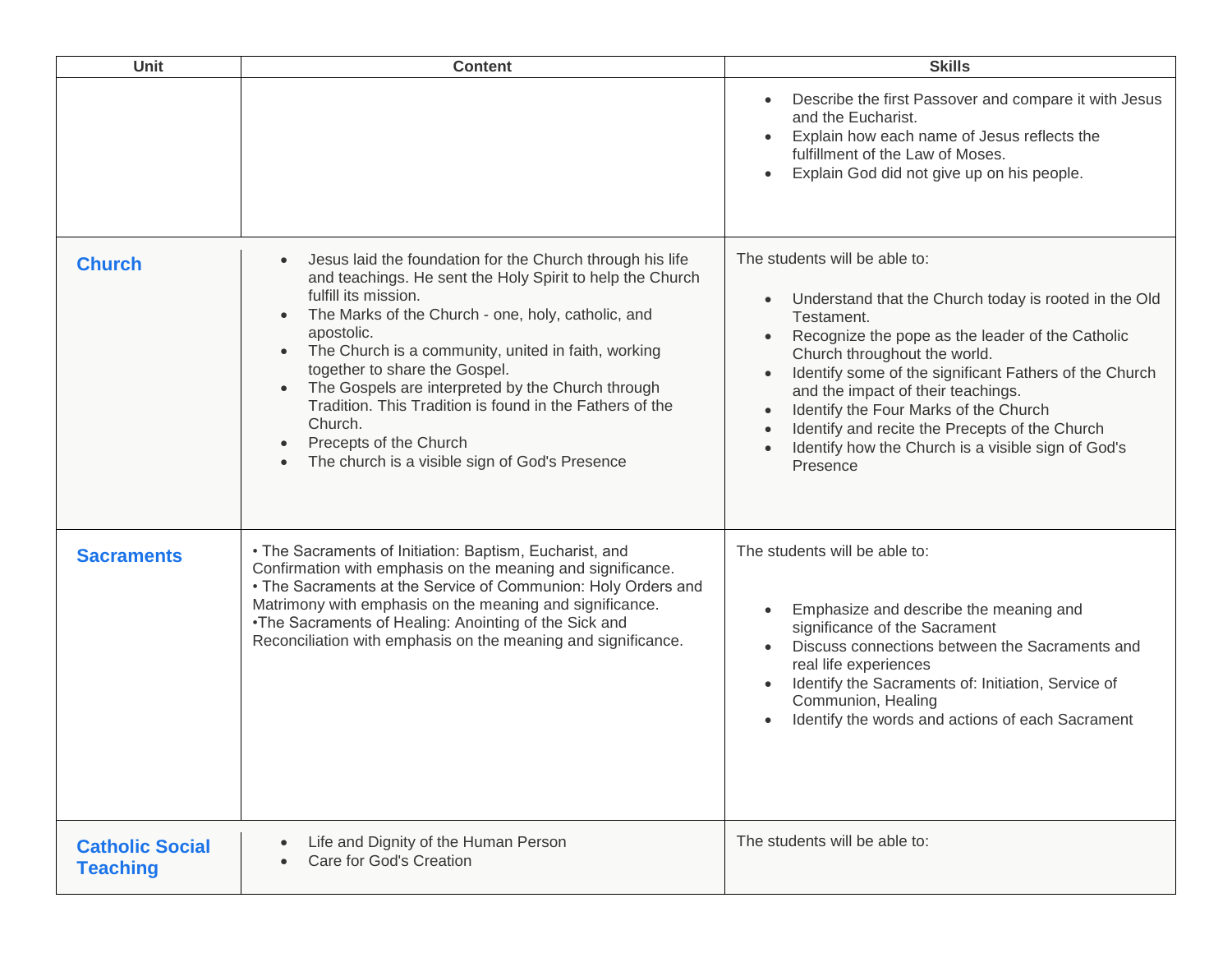| <b>Unit</b>                               | <b>Content</b>                                                                                                                                                                                                                                                 | <b>Skills</b>                                                                                                                                                                                                                                                                                                                                                                                                                                                                                                                                                                                                                                        |
|-------------------------------------------|----------------------------------------------------------------------------------------------------------------------------------------------------------------------------------------------------------------------------------------------------------------|------------------------------------------------------------------------------------------------------------------------------------------------------------------------------------------------------------------------------------------------------------------------------------------------------------------------------------------------------------------------------------------------------------------------------------------------------------------------------------------------------------------------------------------------------------------------------------------------------------------------------------------------------|
|                                           | Call to Family, Community, and Participation<br>$\bullet$<br><b>Rights and Responsibilities</b><br>Option for the Poor and Vulnerable<br>Dignity of Work and the Rights of Workers<br>Solidarity<br><b>Corporal Works of Mercy</b><br>Spiritual Works of Mercy | Identify how service activities support the CSTs.<br>Relate your own life's activities to the CSTs.<br>Participate in opportunities to practice the works of<br>mercy<br>Demonstrate respect and care for all of creation and<br>value all life.<br>Identify ways to help the poor and vulnerable<br>Recite the Corporal Works of Mercy and give<br>practical examples of each<br>Recite the Spiritual Works of mercy and give practical<br>example of each                                                                                                                                                                                          |
| <b>Pure of Heart</b>                      | God's image<br>Creation<br>Human dignity<br>Morality<br>Chastity<br>Sexuality<br>Marriage, celibacy, single life                                                                                                                                               | The students will be able to:<br>Recognize their own unique place in God's plan and<br>creation.<br>Convey how human beings have a choice to follow or<br>disobey God's plan for creation.<br>Explain decisions that are consistent with Church<br>teachings and the Christian life.<br>Explain why it is important to lead a moral life.<br>Explain how media and other technology influences<br>moral decision making.<br>Realize that all people deserve respect.<br>Explain the complementary nature of the sexes.<br>Explain the Sacrament of Matrimony and how<br>sexuality is appropriately expressed in celibacy and<br>single life as well. |
| <b>Church's</b><br><b>Liturgical Year</b> | The following feast days and liturgical seasons will be introduced<br>and discussed at the appropriate time of year:<br>Advent:                                                                                                                                | The students will be able to:<br>Advent:<br>Discuss the purpose of Advent                                                                                                                                                                                                                                                                                                                                                                                                                                                                                                                                                                            |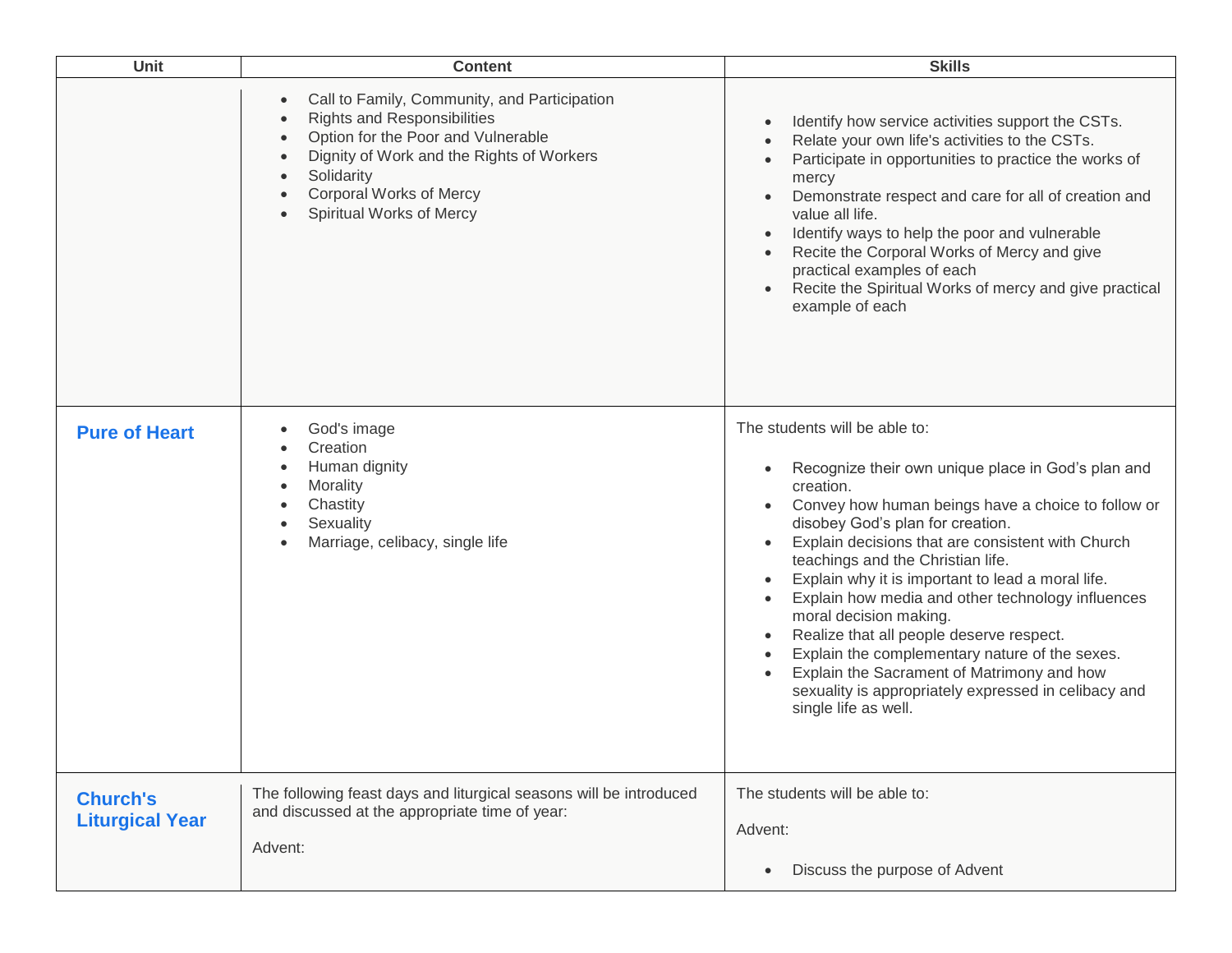| <b>Unit</b> | <b>Content</b>                                                                                                                                                                                                                                                                                                                                                              | <b>Skills</b>                                                                                                                                                                                                                                                                                                                                                                                                                                                                                                                                                                                    |
|-------------|-----------------------------------------------------------------------------------------------------------------------------------------------------------------------------------------------------------------------------------------------------------------------------------------------------------------------------------------------------------------------------|--------------------------------------------------------------------------------------------------------------------------------------------------------------------------------------------------------------------------------------------------------------------------------------------------------------------------------------------------------------------------------------------------------------------------------------------------------------------------------------------------------------------------------------------------------------------------------------------------|
|             | The three purposes of Advent<br>Annunciation<br>Visitation<br>Symbols of Advent<br>Advent: Hope, Faith, Love, Peace<br>Messiah<br>Feast of the Immaculate Conception<br>Christmas:<br>Nativity of the Lord<br>Incarnation<br>Mary Mother of God<br>Epiphany<br>Presentation in the Temple<br>Symbols of Christmas<br>Dual natures of Jesus<br>Lent:                         | Develop their own plan for Advent and how they<br>prepare spiritually for Christmas<br>Christmas:<br>Identify the days which begin and end the Christmas<br>$\bullet$<br>season<br>Identify why the Church honors Mary during the<br>Christmas season<br>To explain the meaning of the story of Jesus' birth for<br>our lives<br>Explore the duality of Jesus through the Incarnation<br>(both divine and human)<br>Lent:<br>Define Lent, fasting, and abstinence<br>$\bullet$<br>Identify the Pillars of Lent<br>Name the days of the Triduum<br>Emphasize characteristics of Triduum liturgies |
|             | Significance of 40 days<br>Difference between abstinence and fasting<br>Significance of Ash Wednesday<br>Triduum<br>The purpose of Lent<br>The meaning of the word Lent<br>When Lent begins and ends<br>Easter:<br>The Resurrection of the Lord<br>Paschal Mystery<br>Parable of The Good Shepherd<br>Road to Emmaus<br>Feast of the Divine Mercy<br>Ascension<br>Pentecost | Easter:<br>Recognize Jesus' life as proclaimed in the Mass<br>Cultivate a deeper love and understanding for the<br>Eucharist<br>Prepare their own witness testimony to Jesus to<br>share the Good News with others<br>Reflect on and rejoice in the beauty that is the mercy<br>of God<br>Explain the gifts of the Holy Spirit<br><b>Feast Days</b><br>Celebrate and understand the feasts of Mary<br>Celebrate and understand the fests of Our Lord<br>Explore the lives of saints in order to expand their role<br>models for Christian living                                                 |
|             | Feast Days:                                                                                                                                                                                                                                                                                                                                                                 | Ordinary time                                                                                                                                                                                                                                                                                                                                                                                                                                                                                                                                                                                    |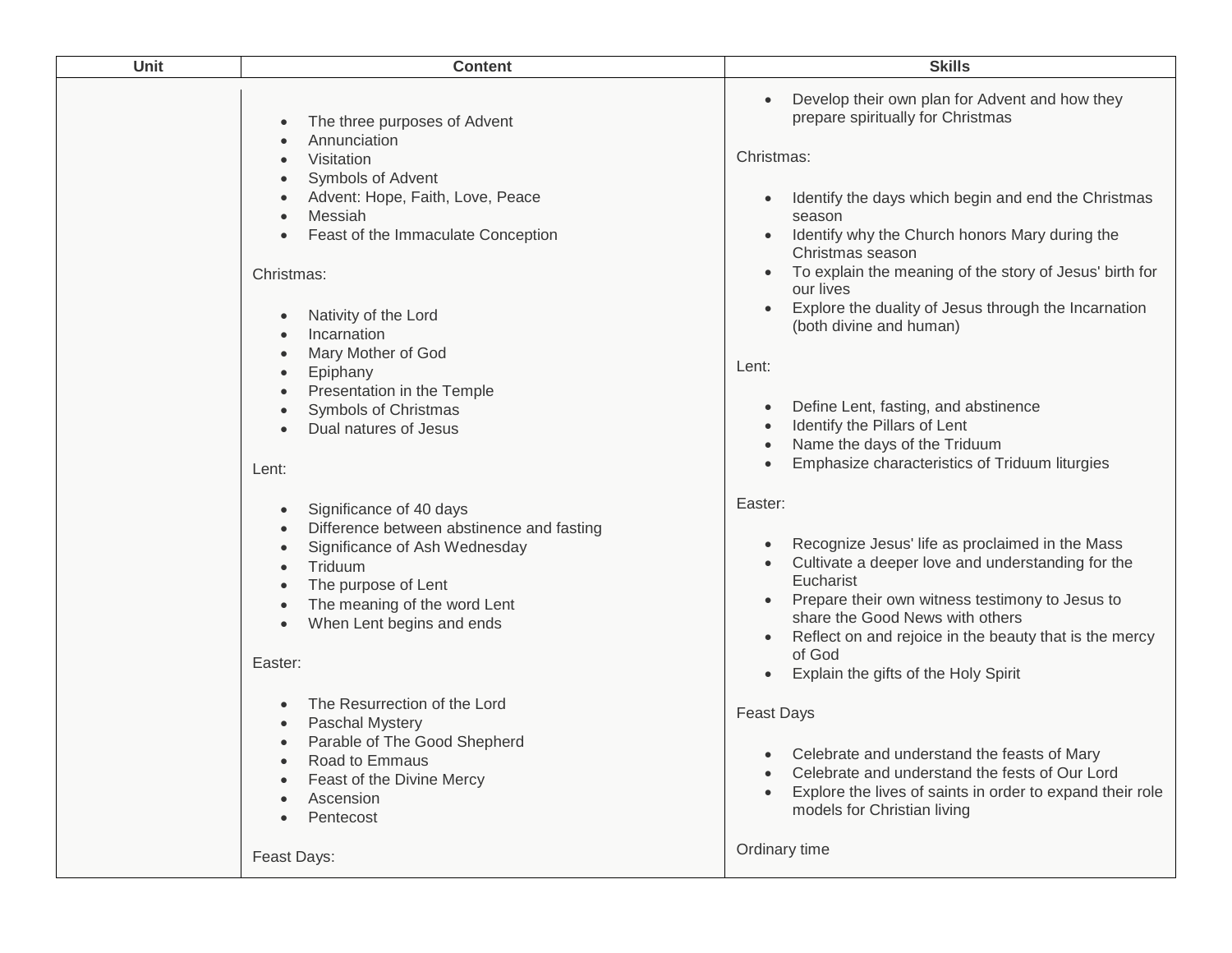| Unit          | <b>Content</b>                                                                                                                                                                                                                                                                                                                                                                                                                                                                                                                                                     | <b>Skills</b>                                                                                                                                                                                                                                                                                                                                                                                                                                                                                                                                                                         |
|---------------|--------------------------------------------------------------------------------------------------------------------------------------------------------------------------------------------------------------------------------------------------------------------------------------------------------------------------------------------------------------------------------------------------------------------------------------------------------------------------------------------------------------------------------------------------------------------|---------------------------------------------------------------------------------------------------------------------------------------------------------------------------------------------------------------------------------------------------------------------------------------------------------------------------------------------------------------------------------------------------------------------------------------------------------------------------------------------------------------------------------------------------------------------------------------|
|               | Archangels<br>$\bullet$<br><b>Guardian Angels</b><br>$\bullet$<br>Feast of the Holy Rosary<br>$\bullet$<br>All Saints Day<br>$\bullet$<br>All Souls Day<br>$\bullet$<br>Saint Joseph<br>$\bullet$<br>Feast Days of Mary<br>$\bullet$<br>Feast Days of Our Lord<br>$\bullet$<br>Ordinary Time:<br>Feast of Christ the King<br>$\bullet$<br>Three Year Scripture Cycle<br>$\bullet$<br><b>Two Sections</b><br>$\bullet$<br>Jesus's Life between birth and Death, Resurrection, and<br>$\bullet$<br>Ascension<br>Symbols of Ordinary time (two fish and bread basket) | Name the liturgical cycles<br>$\bullet$<br>Describe the life of Jesus<br>$\bullet$<br>Identify ways to celebrate Ordinary Times<br>$\bullet$                                                                                                                                                                                                                                                                                                                                                                                                                                          |
| <b>Prayer</b> | • The Lord's Prayer<br>• The five forms of prayer revealed in Scripture: praise, adoration,<br>petition, intercession, and thanksgiving.<br>• Act of Contrition<br>• How to make an examination of conscience<br>• Planning a Mass for their class.<br>• The use of Sacramentals by Catholics.<br>• Praying with Scripture<br>• Guided Meditation<br>• Acts of Faith, Hope, and Love<br>Diocese of Greensburg Vocation's Prayer<br>$\bullet$                                                                                                                       | The students will be able to:<br>Demonstrate, understand, use and identify traditional<br>prayer forms in the Catholic tradition.<br>Use a variety of prayer sources (Scripture, Liturgy,<br>Music. Psalms)<br>Have an opportunity to experience the various kinds<br>of prayer (Liturgical, Devotional, Meditation,<br>Scripture)<br>Recite grade appropriate prayers<br>Recognize Scripture as God's word<br>$\bullet$<br>Pray for their needs and the needs of others<br>Pray the rosary<br>$\bullet$<br>Recognize the importance of prayer to develop a<br>relationship with God. |